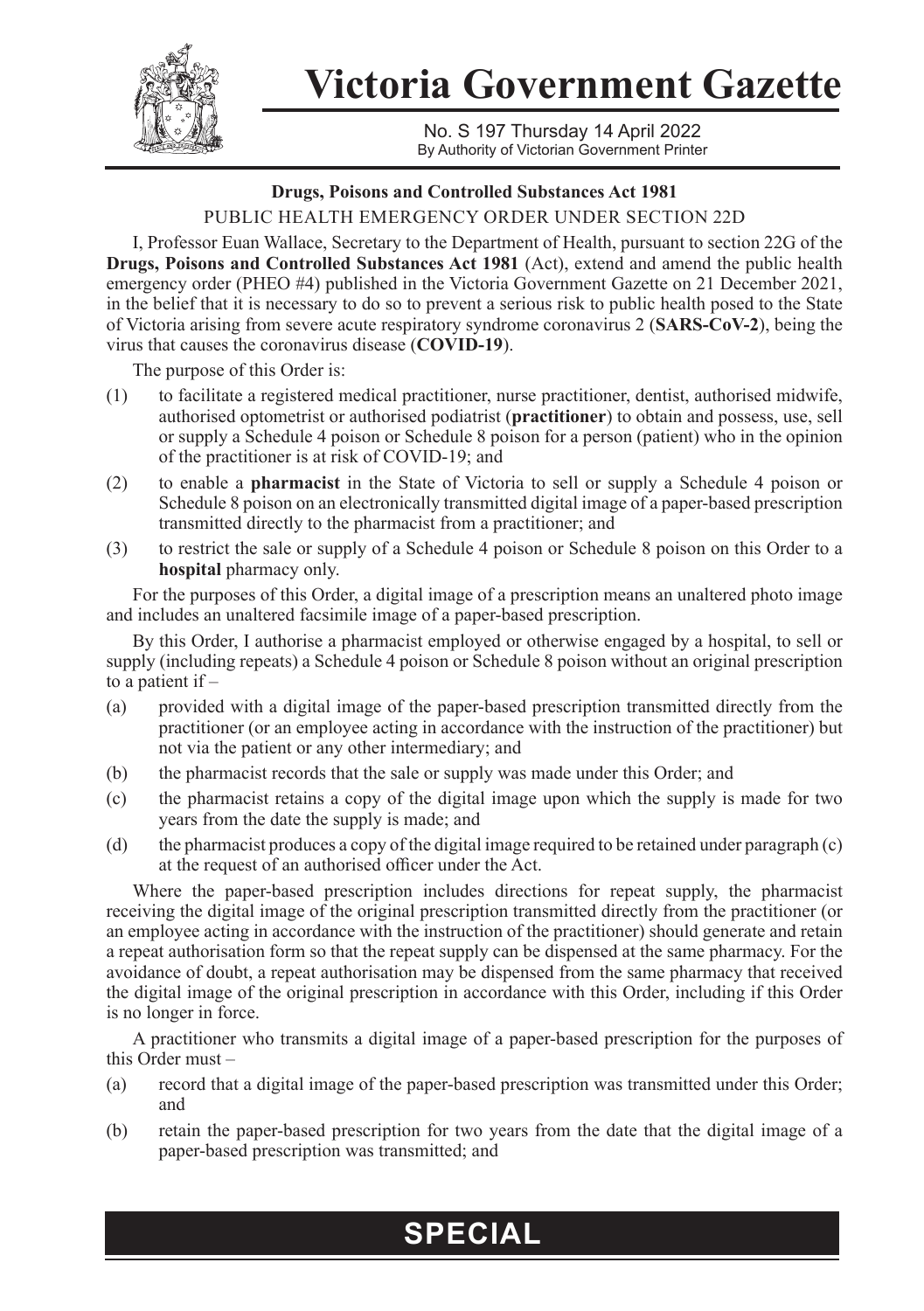(c) produce the paper-based prescription required to be retained under paragraph (a) at the request of an authorised officer under the Act.

For the purposes of this Order, an original prescription must include the handwritten signature of the practitioner except where it is not possible for the prescription to include the handwritten signature due to operation of telehealth, in which case, the practitioner may –

- (a) include a digital image of their handwritten signature; or
- (b) give access to the digital image of their handwritten signature to an employee, where the employee acts in accordance with the instruction of the practitioner to apply the digital image of the practitioner's signature to the original prescription.

## **Definitions**

**Health Practitioner Regulation National Law (Victoria)** means the **Health Practitioner Regulation National Law (Victoria) Act 2009**.

**hospital** means an approved hospital authority under section 94 of the **National Health Act 1953** for the purposes of supplying pharmaceutical benefits to patients.

**pharmacist** means a pharmacist registered under the **Health Practitioner Regulation National Law (Victoria)** to practise in the pharmacy profession (other than as a student).

**practitioner** means a medical practitioner, nurse practitioner, dentist, authorised midwife, authorised optometrist or authorised podiatrist registered under the **Health Practitioner Regulation National Law (Victoria)** to practise in their profession (other than as a student).

This order comes into force on the date of publication in the Government Gazette and continues in force for a period of six months, unless revoked earlier.

Dated 13 April 2022

PROFESSOR EUAN WALLACE Secretary to the Department of Health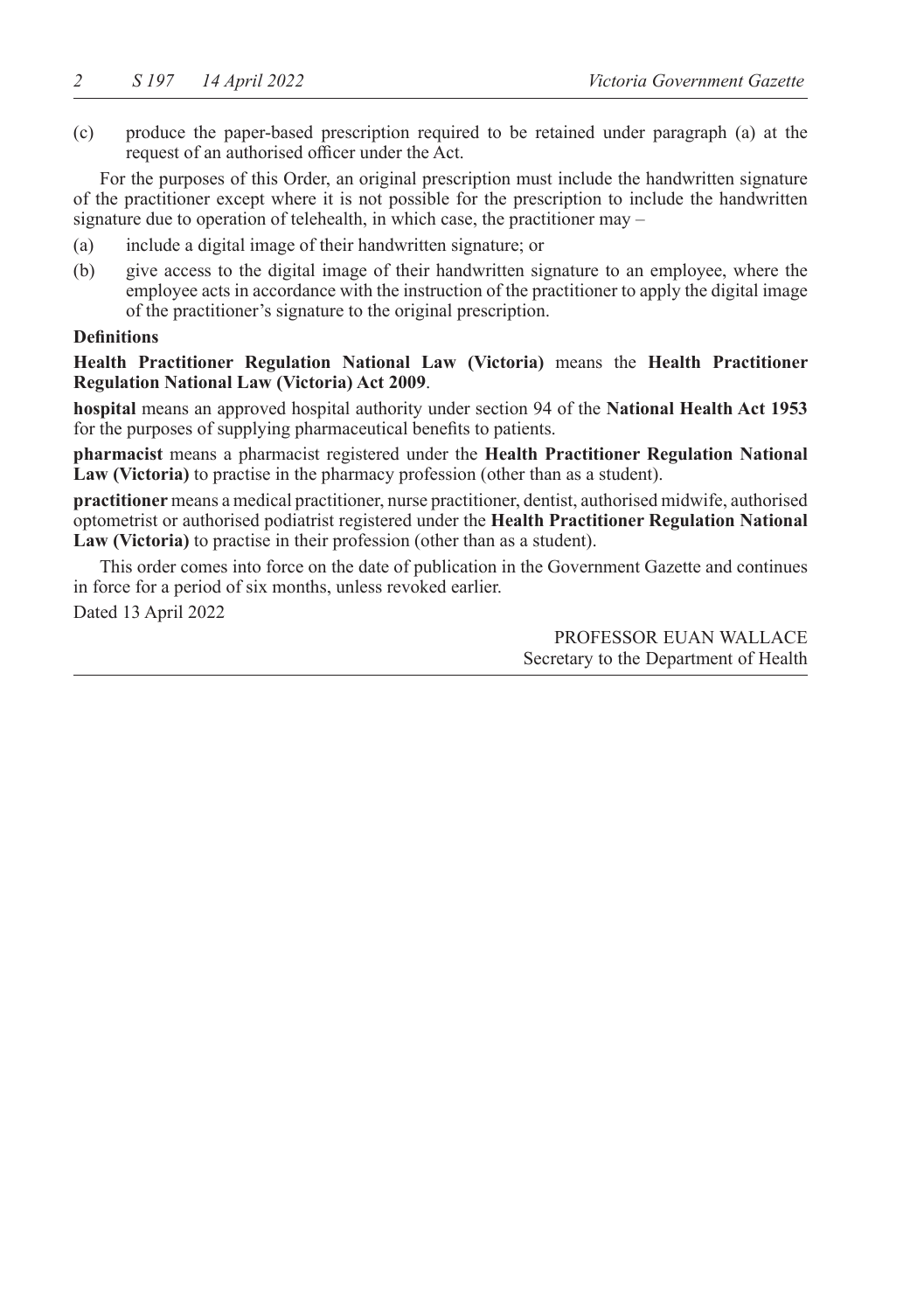This page was left blank intentionally